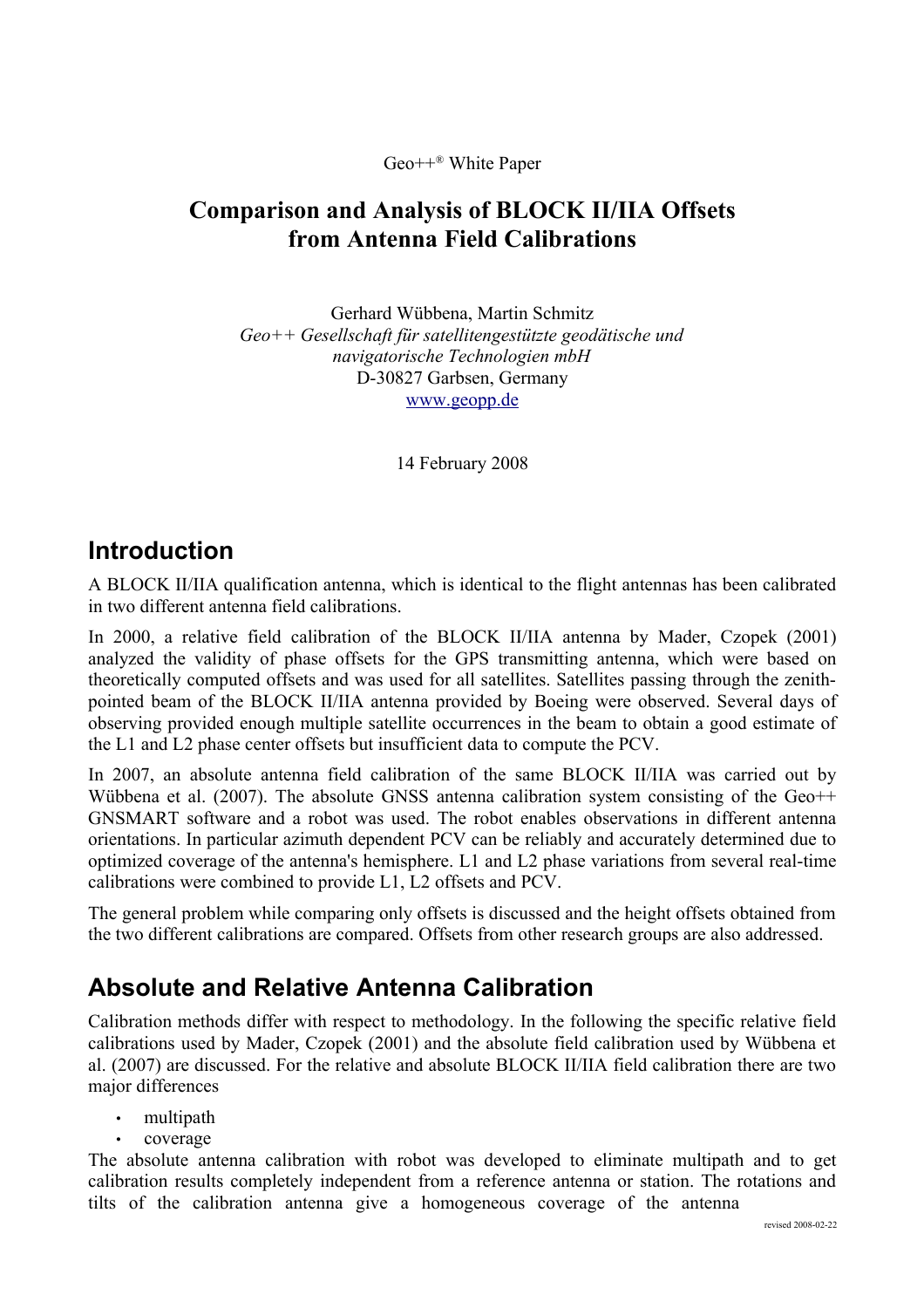hemisphere.

Multipath may be present for the reference antenna and the BLOCK II/IIA in the relative calibration. The narrow reception beam is of advantage to avoid multipath, but both procedures use also the side lobes of the satellite antenna. The robot calibration will have reduces multipath errors for the BLOCK II/IIA.

The relative field calibration of the BLOCK II/IIA was a static setup. The coverage of the antenna is defined by the satellite tracks passing through the reception beam. Therefore only some areas of the antenna are covered by observations. Depending on the geographic latitude no observation are available for the northern hole. In contrast, the robot moves and inclines the satellite antenna to get an optimal coverage with observation data for the complete reception area.

# **Comparing Mean Offsets**

A GNSS antenna is completely described by a set of consistent offsets and phase variations (PCV). Looking only at offsets is an approximation of the antenna model, which can lead to significant differences between calibrations or computations. The horizontal offsets are generally derived from antenna calibrations in an absolute sense and can be reproduced by different methods with sufficient accuracy. The height offsets, however, is determined not always directly in an absolute sense and is very sensitive. The determination of the height offsets depends on

- calibration procedure (absolute or relative method)
- elevation mask (negative elevation)
- distribution of data on the antenna hemisphere (northern hole)
- minimum condition for computing the height offset
- accuracy (less compared to horizontal offsets or PCV)

Therefore, comparing height offsets is not a rigorous method. The height offsets only represents a very limited and not precisely defined mean value of the PCV. A rigorous comparison is only possible while reducing the PCV to an identical antenna reference point (sum of offset and PCV) or comparing only PCV.

Offset differences have been investigated and analyzed for GPS antennas using absolute robot calibration, different relative calibration procedures/softwares and chamber calibration in several campaigns in Germany since 1999 (Antenna Workshops 1999-2006). The issue of comparing offsets has been worked out while doing benchmarks of the same antennas.

# **Comparison of BLOCK II/IIA Height Offsets**

Despite the qualification of height offsets, [Tab. 1](#page-2-0) shows several different height offset computations based on the absolute antenna calibration with robot presented in Wübbena et al. (2007). The computations use the real-time results from the calibration. A standard spherical harmonics expansion of degree and order (8, 5) was selected for modeling PCV and the offset computations work currently with a step size of 5° on the spherical harmonic model.

The offset computation was executed with different elevation masks from 30° to 80°. During the absolute antenna calibration observation over 30° elevation were used. The height offsets in Wübbena et al. (2007) are based on an elevation mask of 75°, which corresponds to the transmitting beam of the antenna generally seen on the ground.

The elevation mask used in the relative calibration by Mader, Czopek is 60°. From [Tab.](#page-2-0) 1, the differences of the height offset are 4 cm for the 75° elevation mask and 16 cm for 60° elevation mask.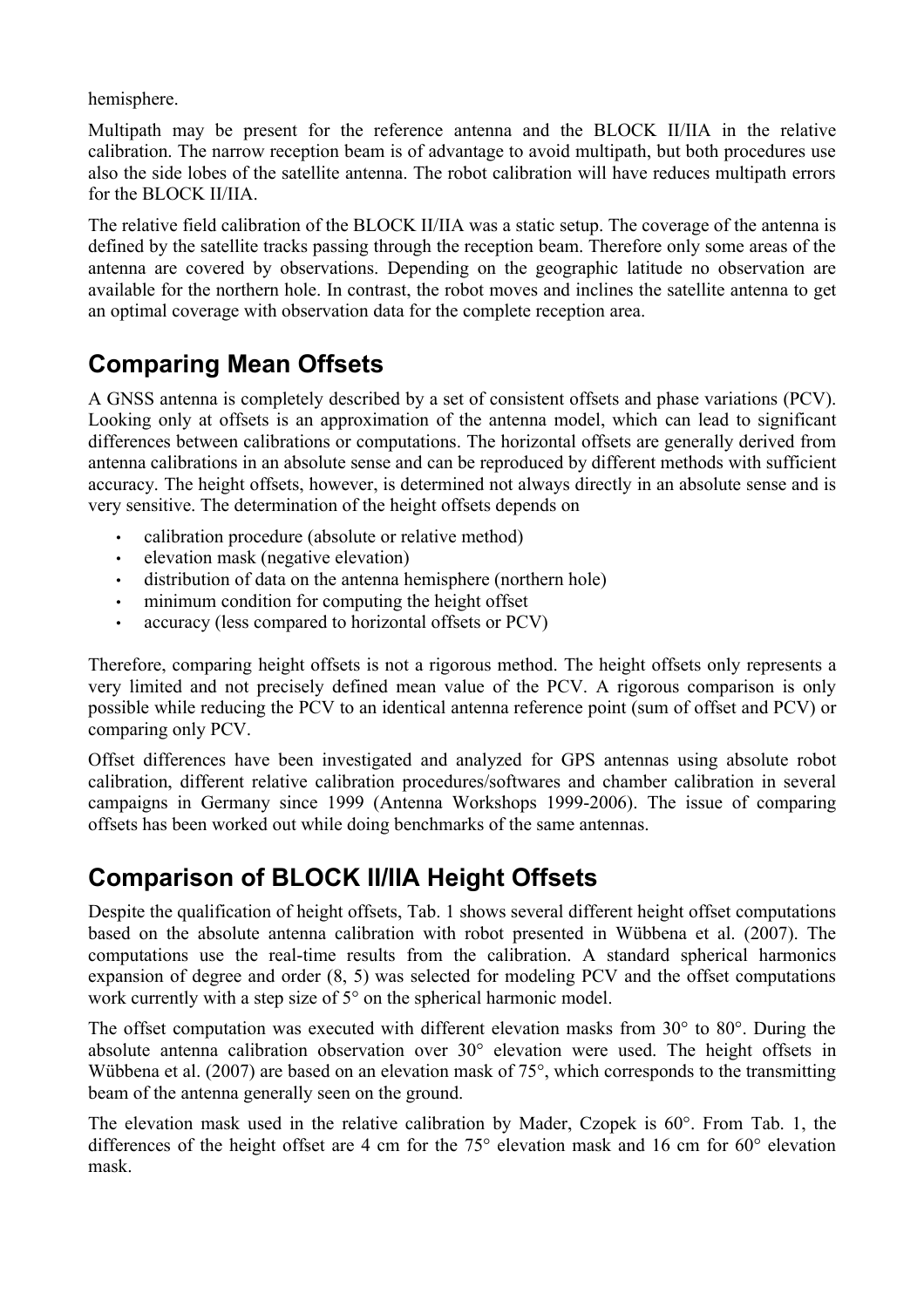Obviously, the height offsets are significantly depending on the elevation mask. On the one hand, this depends on the small reception beam of the BLOCK II/IIA antenna, which makes a mean fit to the PCV residuals from a sphere difficult. The geometric conditions of the computation are very weak. On the other hand, the data distribution of the relative calibration has an severe impact. The results of have a limited coverage of the reception beam due to the static observations. Only tracks of satellites have been observed, which does not give a homogeneous coverage of the antenna. Therefore, the height offset is affected by the adjustment of PCV and the general distribution of observation data.

Looking at elevation dependent PCV, a change of PCV of 1.7 cm at 15° nadir angle causes a change in the height offset approximately 0.5 m. A change of 1 mm PCV still causes a change of 3 cm for the height offset. Hence, slight differences in the coverage of the antenna hemisphere (down to 60° elevation) will cause PCV differences transferring into height offset changes. This holds especially for PCV with azimuthal variations.

The data distribution causes difference for the estimated height offsets, which should be in theory best for the same elevation mask. Another indicator is the difference of L1 and L2 height offsets, which tend to be comparable for different calibration procedures having the same data distribution. The L1-L2 measure agrees better for the 60° elevation mask computation. However, individual observations of the side lobes of the BLOCK II/IIA antenna and the general data distribution can be easily attributed for such differences.

| Computation    | cut-off $\lceil \circ \rceil$<br>elev/nadir | $L1$ Up<br>[m] | $L2$ Up<br>[m] | $L0$ Up<br>[m] | $L0$ Up<br>[m] | Std. L0 Up<br>[m] | $L1-L2$ Up<br>[m] |
|----------------|---------------------------------------------|----------------|----------------|----------------|----------------|-------------------|-------------------|
| ARP            |                                             | top GP         | top GP         | top GP         | <b>CM</b>      |                   |                   |
|                |                                             |                |                |                |                |                   |                   |
| Wübbena et al. | 75/15                                       | $+0.2687$      | $-0.1882$      | $+0.9748$      | $+1.6931$      |                   | $+0.4568$         |
|                |                                             |                |                |                |                |                   |                   |
| $Geo++$        | 30/60                                       | $+0.3511$      | $+0.0056$      | $+0.8852$      | $+1.6035$      |                   | $+0.3455$         |
| $Geo++$        | 60/30                                       | $+0.2983$      | $-0.0135$      | $+0.7804$      | $+1.4987$      |                   | $+0.3119$         |
| $Geo++$        | 80/10                                       | $+0.2689$      | $-0.2571$      | $+1.0820$      | $+1.8003$      |                   | $+0.5260$         |
|                |                                             |                |                |                |                |                   |                   |
| Mader, Czopek  |                                             | $+0.459$       | $+0.149$       | $+0.9382$      | $+1.6563$      |                   | $+0.31$           |

<span id="page-2-0"></span>*Tab. 1: Height offsets (5° step size) from absolute field calibration (Wübbena et al. 2007, Geo++) and relative field calibration (Mader, Czopek 2001)*

In [Fig.](#page-3-0) 1 the height offset has been computed for every 5 deg azimuthal direction. The offsets are computed by fitting the total PCV for the corresponding azimuth to give minimum RMS of the residual PCV. The published data with an elevation mask of 75° was used. Clearly, a range of the height offset for the ionospheric free linear combination L0 of 1.4 m is visible. The bars in [Fig.](#page-3-0) 1 indicate the standard deviation of the height offset computation, i.e. the RMS of the fit. The accuracy of the height offsets computation is different than the PCV estimation obtained from the absolute antenna calibration system, which is well below 1 mm except for the horizon (Wübbena et al. 2000).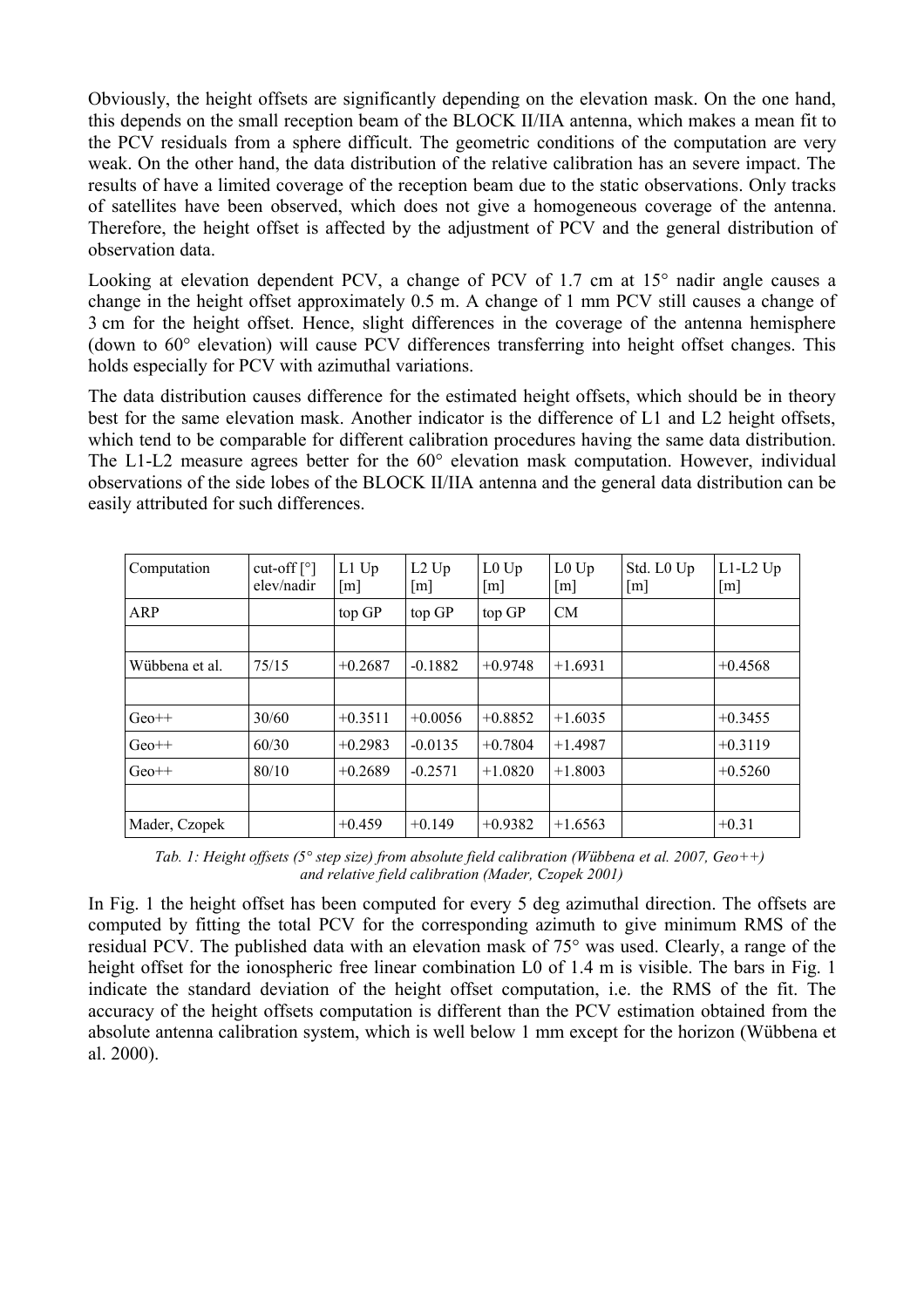

<span id="page-3-0"></span>[Tab.](#page-3-1) 2 shows in addition height offsets determined by other research groups. See Bar-Sever et al. (2006) and Schmid et al. (2007) for details. The measure to the BLOCK II/IIA satellite's center of mass (CM) is 0.7183 m according to Mader, Czopek (2002), which has been used to reference different results to the same antenna reference point. Antenna reference point for the height (up) offset is top of the BLOCK II/IIA antenna groundplane (top GP) or center of mass. The differences between the height offsets of other research groups differ in the order of half a meter among each other and compared with the two field calibrations in [Tab. 1.](#page-2-0)

| Computation | cut-off $\lceil \circ \rceil$<br>elev/nadir | $L1$ Up<br>$\lceil m \rceil$ | $L2$ Up<br>$\lceil m \rceil$ | $L0$ Up<br>[m] | $L0$ Up<br>$\lceil m \rceil$ | Std. L0 Up<br>$\lceil m \rceil$ | $L1-L2$ Up<br>[m] |
|-------------|---------------------------------------------|------------------------------|------------------------------|----------------|------------------------------|---------------------------------|-------------------|
| ARP         |                                             | top GP                       | top GP                       | top GP         | <b>CM</b>                    |                                 |                   |
|             |                                             |                              |                              |                |                              |                                 |                   |
| $IGS^*$     |                                             | n/a                          | n/a                          | $+1.6778$      | $+2.396$                     | 0.156                           | n/a               |
| $JPL^*$     |                                             | n/a                          | n/a                          | $+1.2417$      | $+1.96$                      | 0.05                            | n/a               |
| $NGA^*$     |                                             | n/a                          | n/a                          | $+0.2334$      | $+0.9519$                    |                                 | n/a               |

<span id="page-3-1"></span>*Tab. 2: Height offsets from other research groups*

The variation of the height offset in [Fig.](#page-3-0) 1 demonstrates the dependency on data distribution. Actually, we considered this dependency as one possible cause for the different satellite height offsets derived from global data or combination with LEO data by other research groups. This is underlined in the following discussion of azimuthal variations.

## **Comparison of BLOCK II/IIA Azimuthal PCV**

The robot calibration of the BLOCK II/IIA antenna finds significant azimuthal variation especially for the L1 signal [\(Fig.](#page-4-3) 2), which average out in the computation of the pure elevation dependent PCV (Wübbena et al. 2007). The L1 PCV range from -8 mm to +6 mm and show two significant maximums. The L2 PCV [\(Fig.](#page-4-2) 3) pattern shows more maximums, but has a smaller magnitude with values from  $-4$  mm to  $+2$  mm.

Nevertheless, the PCV determined by the absolute robot calibration agree well with the L1 and L2 of the relative calibration residuals presented by Mader, Czopek. In [Fig.](#page-4-1) 4 and [Fig.](#page-4-0) 5 the phase

IGS International GNSS Service<br>
JPL Jet Jet Propulsion Laborator

<span id="page-3-2"></span>JPL Jet Jet Propulsion Laboratory<br>NGA National Geospatial-Intellige

National Geospatial-Intelligence Agency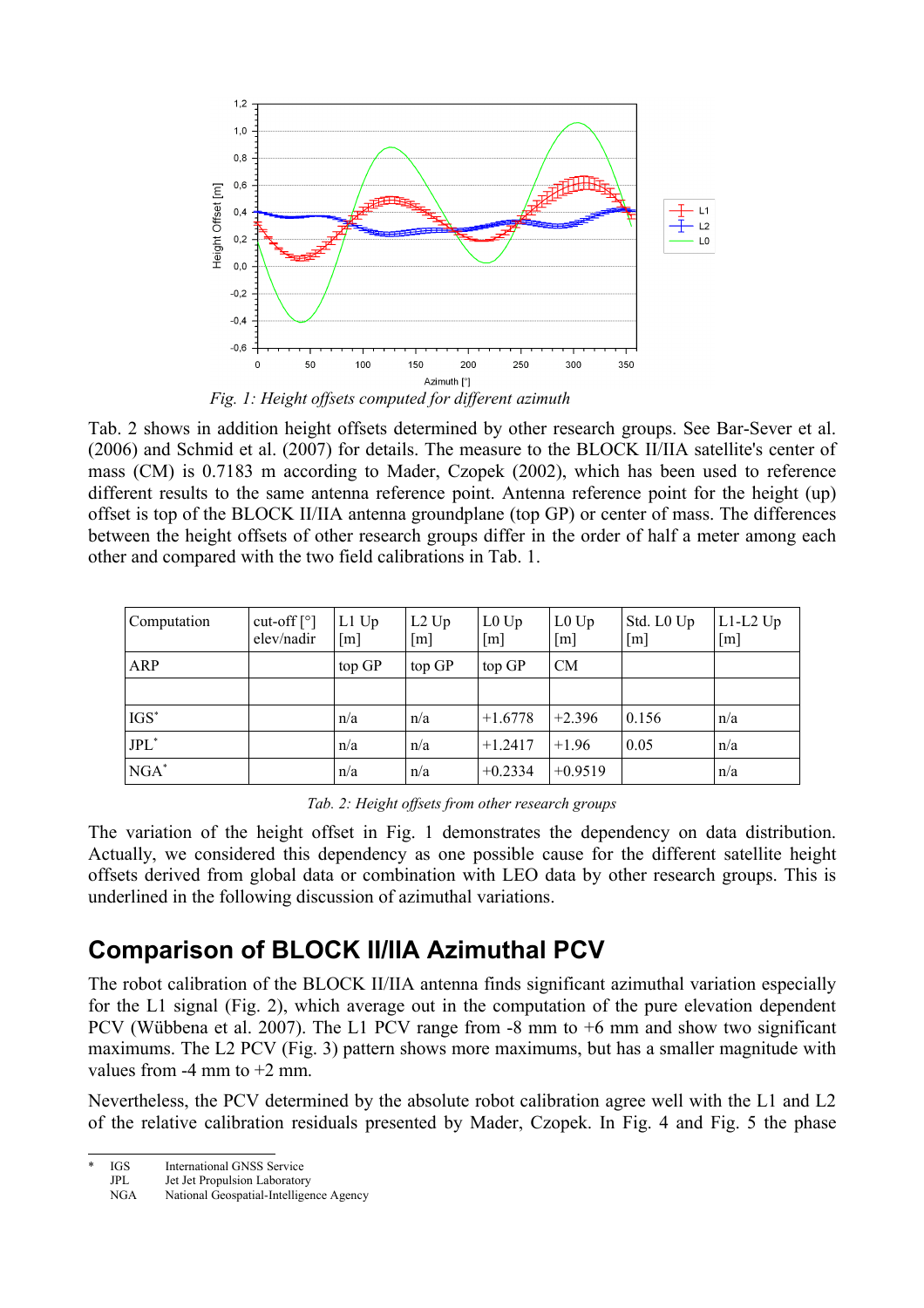residuals for different elevations are depicted. Especially the L1 residuals show differences of about 20 mm for the same satellite tracked under same elevation [\(Fig.](#page-4-1) 4). Cause of the differences are azimuthal variations, which consequently support the PCV pattern determined by the absolute antenna calibration. The L2 PCV have less azimuthal variations: Less L2 residual differences for different azimuth and same elevation must be expected. The L2 residuals from the relative calibration in [Fig. 5](#page-4-0) support this as well as the general magnitude of the L2 PCV.

Although the relative field calibration could not determine PCV due to the complex design and small beam width, the results perfectly support the improved calibration results of the absolute field calibration.





<span id="page-4-3"></span>*Fig. 2: L1 PCV [m], offset removed from absolute calibration Wübbena et al. (2007)*



<span id="page-4-1"></span>The L1 phase residuals have a pronounced asymmetry, but at the level of a few cm. This antenna will be re-tuned and then tested again

*Fig. 4: L1 residuals [mm] from relative calibration in from Mader (2000)*

<span id="page-4-2"></span>*Fig. 3: L2 PCV [m], offset removed from absolute calibration Wübbena et al. (2007)*



<span id="page-4-0"></span>*Fig. 5: L2 residuals [mm] from relative calibration from Mader (2000)*

# **Discussion and Summary**

The restricted properties of antenna height offsets must be considered, while comparing height offsets from different calibration procedures. This is once again more severe for the BLOCK II/IIA GPS satellite antenna with its small transmitting/reception beam.

Differences in the height offsets have to be expected, because only a consistent set of offsets and complete elevation and azimuth dependent PCV can describe an antenna completely. But the magnitude of differences must be analyzed and justified. It has been shown, that already slight differences in the data distribution used for the height offset estimation can cause differences in the order of half a meter or even more.

Therefore, the agreement of the absolute and the relative field calibration of the qualification BLOCK II/IIA antenna of about 4 cm is considered as very good. Although no PCV were estimated